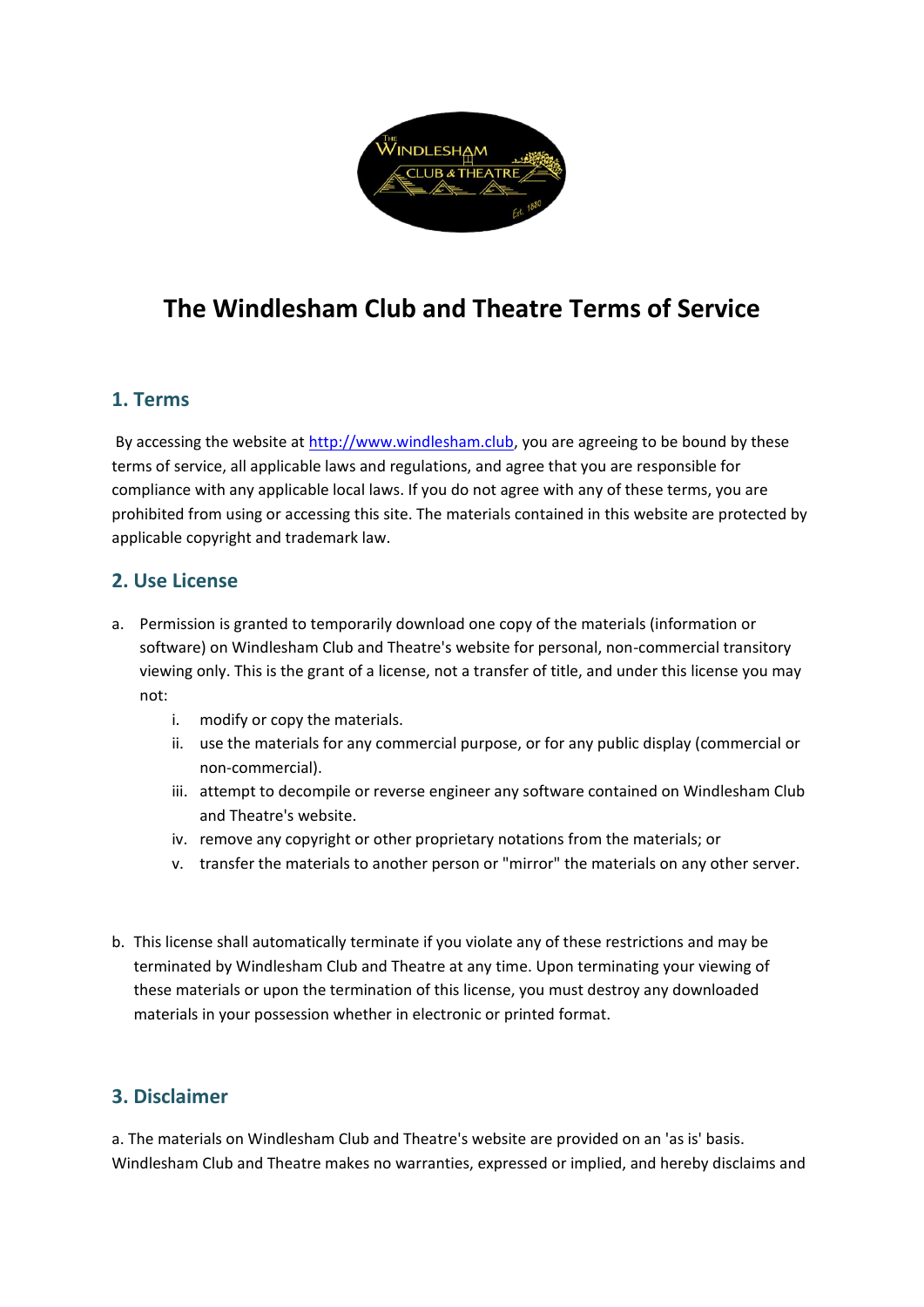negates all other warranties including, without limitation, implied warranties or conditions of merchantability, fitness for a particular purpose, or non-infringement of intellectual property or other violation of rights.

b. Further, Windlesham Club and Theatre does not warrant or make any representations concerning the accuracy, likely results, or reliability of the use of the materials on its website or otherwise relating to such materials or on any sites linked to this site.

## **4. Limitations**

In no event shall Windlesham Club and Theatre or its suppliers be liable for any damages (including, without limitation, damages for loss of data or profit, or due to business interruption) arising out of the use or inability to use the materials on Windlesham Club and Theatre's website, even if Windlesham Club and Theatre or a Windlesham Club and Theatre authorized representative has been notified orally or in writing of the possibility of such damage. Because some jurisdictions do not allow limitations on implied warranties, or limitations of liability for consequential or incidental damages, these limitations may not apply to you.

#### **5. Accuracy of materials**

The materials appearing on Windlesham Club and Theatre's website could include technical, typographical, or photographic errors. Windlesham Club and Theatre does not warrant that any of the materials on its website are accurate, complete or current. Windlesham Club and Theatre may make changes to the materials contained on its website at any time without notice. However, Windlesham Club and Theatre does not make any commitment to update the materials.

#### **6. Links**

Windlesham Club and Theatre has not reviewed all of the sites linked to its website and is not responsible for the contents of any such linked site. The inclusion of any link does not imply endorsement by Windlesham Club and Theatre of the site. Use of any such linked website is at the user's own risk.

## **7. Modifications**

Windlesham Club and Theatre may revise these terms of service for its website at any time without notice. By using this website, you are agreeing to be bound by the then current version of these terms of service.